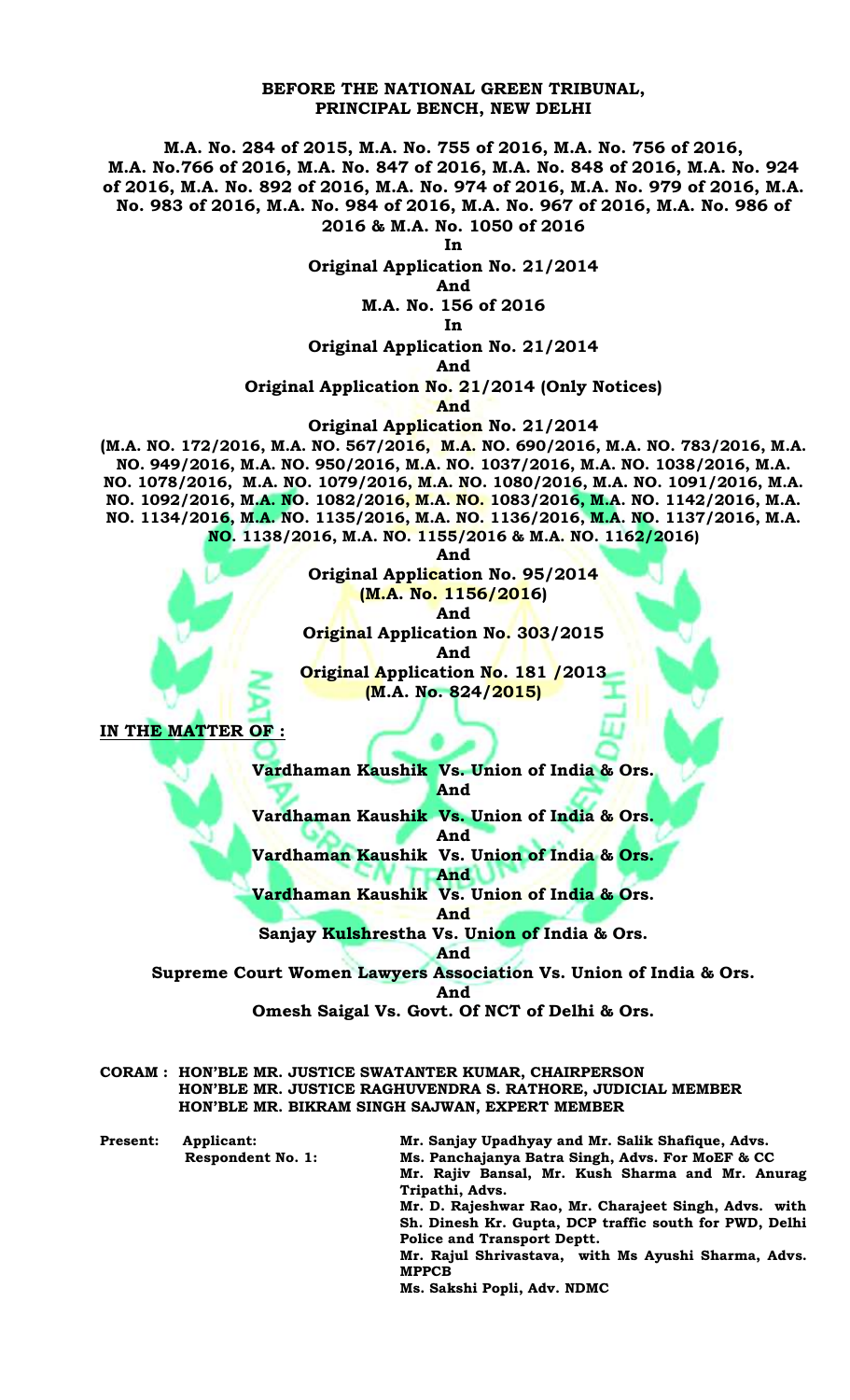**Mr, Guntur Prabhakar and Mr. Guntur Pramod Kumar, Advs. for State of A.P.**

**Mr. Raman Yadav, Adv. for Ghaziabad Dev. Authority**

**Mr. Atul Jha Adv. for State of Chattisgarh**

**Mr. Devraj Ashok, Adv. for State of Karnataka**

**Mr. Ardhendumauli Kumar Prasad, Mr. Panshul Chandrachud and Mr. Jaydip Pati, Advs.** 

**Mr. Balendu Shekhar and Mr. Vivek Jaiswal, Advs. for EDMC**

**Mr. Pinky Anand, ASG with Mr. Balendu Shekhar, Mr. Rajesh Ranjan, Ms. Somya Rathore and Ms. Smidha Mehra, Mr. Ansh S. Luthra, Advs. for MoRTH and Ministry of Heavy Industries, MoEF**

**Mr. Edward Balho, Ms. Elix Gangmel and Mr. K. Luikang Michael, Advs.** 

**Mr. Rudreshwar Singh and Mr. Gautam Singh, Advs.**

**Ms. Puja Kalra, Adv. for NDMC, SDMC**

**Ms. Bhavana Duhoon, Advs. for National Highways Authority of India**

**Mr. Sanjeev Ralli with Mr. Trinayan Sonowal, Advs. for Intervener (Chandni Chowk Vyapar Mandal)**

**Mr. Raj Kamal and Mr. Sachin Ghai, Advs. for HMCI**

**Mr. Jogy Scaria, Adv. for Kerala Pollution Control Board Mr. Mahesh Dutt Tripathi, adv. for Delhi cantonment Board**

**Mr. Anil Soni, AAG and Mr. Naginder Beniwal, Advs. for State of Punjab** 

**Mr. Ashish Negi, Adv. for Ms. Richa Kapoor, Advs. for State of Punjab** 

**Mr. Abhishek Yadav, Adv. for State of U.P.**

**Mr. Ashish Rana, Adv. for HPCL**

**Mr. Suryanarayan Singh, Addl. AAG**

**Mr. Tarunvir Singh Khehar and Ms. Guneet Khehar, Advs. for GNCTD, Mr. C. Bharti, Secy. (Env.), Mrs. Varsha Joshi, Secy. (UD) adn Mr. Dinesh Jindal, LO**

**Ms. Alpana Poddar, Adv. and Mr. Bhupinder Kr. LA., CPCB**

**Mr. Mukesh Verma, Mr. Devesh Kr. Agnihotri, Advs.for MPCB**

**Mr. Vinay P. Singh, Adv. for Mercedese Benz.**

**Mr. Amit Agarwal and Ms. Asha Basu, Adv. for West Bengal Pollution Control Board** 

**Ms. Puja Singh, Adv. for Hemantika Wahi, Adv. for State of Gujarat & GSPCB** 

**Mr. Hemant Jain, Ms. Usha Jain and Mr. K. Sunil, and Mr. Aviral Mittal, Advs.**

**Mr. Sumit Kishore, Adv. for PNGRB**

**Mr. P. Venkat Reddy and Mr. Prashant Kr. Tyani, Advs. for State of Telengana**

**Mr. Ravindra Kr. Kashyap and Mr. Gudipti G. Kashyap, Advs. for NOIDA and Greater NOIDA**

**Mr. Jayesh Gaurav, Adv. for JSPCB**

**Mr. Gaurav Dubey, Adv. for K2 International**

**Ms. Priyanka Sinha Advs for State of Jharkhand**

**Mr. Sandeep Narain and Ms. Natasha Sarawat and Ms. Khushboo Bari and Mr. Bipin Das, Advs. for Tata Motors Ltd.M. A. No. 172 of 2016**

**Mr. Gopal Singh and Ms. Varsha Poddar, Advs.**

**Mr. Anil Grover AAG and Mr. Rahul Khurana, Adv. Mr. Sandeep Yadav, Adv. Mr. Mohan Saram, IAS Principal Secy and Mr. Shri Kant Walgad, IAS, Principal Secy., for State of Haryana, HSPCB, MCF, MCG, HUDA** 

**Mr. Narender Pal Singh, Adv. and Mr. Dinesh Jindel, LO, DPCC**

**Mr. Rahul Khurana, Adv. for Mr. Priyanaka Swami, Adv.** 

**Mr. Shiv Mangal Sharma, AAG, Mr. Sarurabh Rajpal, and Mr. Adhiraj Singh, Advs. for Rajasthan PCB**

**Mr. Taruna A. Prasad, adv. for MoEF**

**Mr. R. Rakesh Sharma and Mr. M. Marutha Samy, Advs. for State of Tamil Nadu and TNPCB**

**Mr. V.K. Shukla, with Ms. Vijay Lakshmi, Advs. from State of M.P.**

**Mr. Hemant Jain with Ms. Usha Jain and Mr. K. Sunil and Mr. Amiral Mittal, Advs.**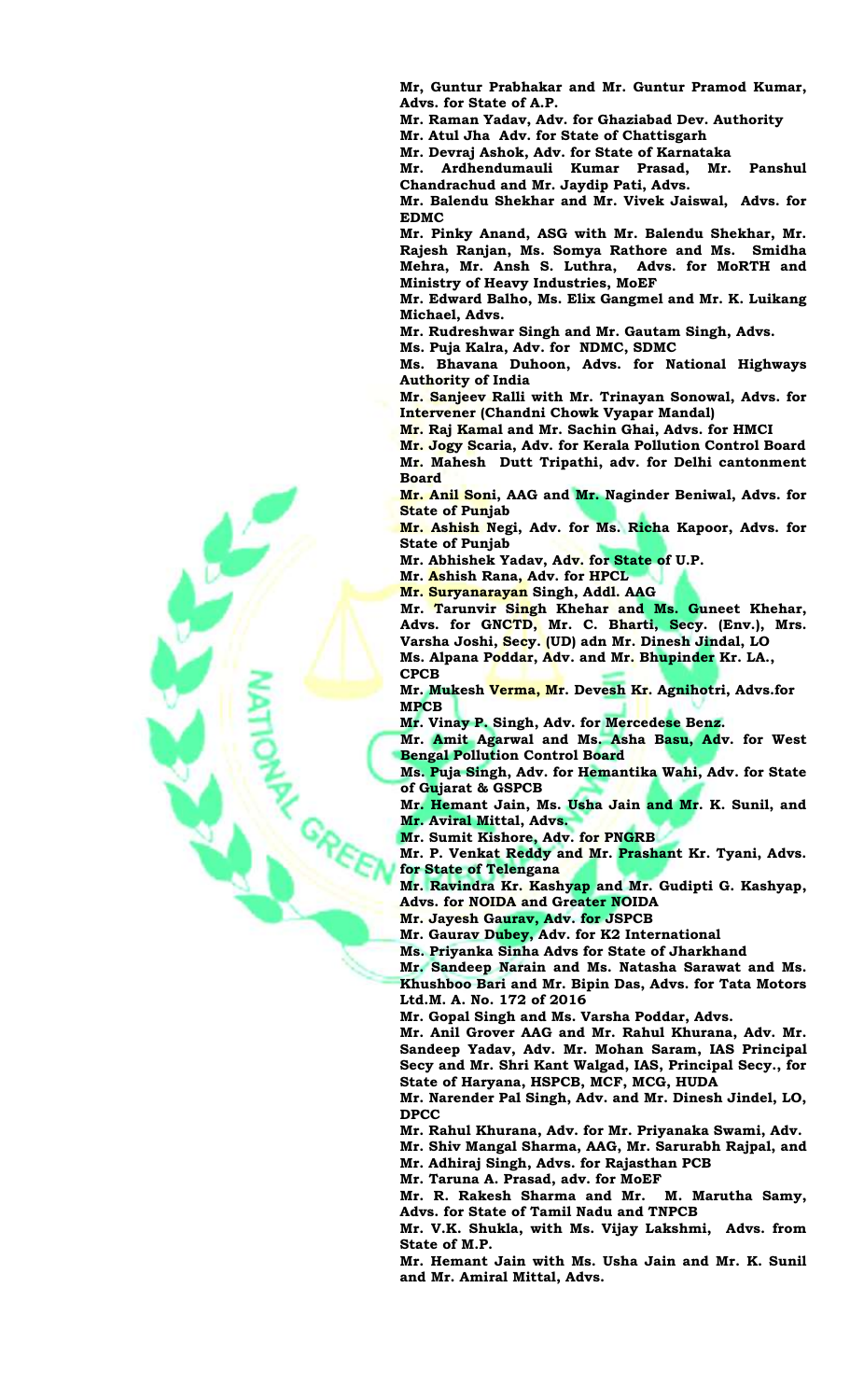**Mrs. Rani chhbra and Ms. Priyanka Samy, Advs. In MA 358/2016 and 545/2016** 

**Mr. Yatendra Sharma and Mr. Satyarat Sharma, adv. in M. A. No. 979/2016**

**Ms. Rasna Kaukat, adv. for Manushi Sangathan**

**Mr. Anoop Verma, adv. in M. A. Nos. 983 & 984** 

**Ms. Arushi Khandelwal, adv. in M. A. No. 976/16 Mr. Sunil K. Jain AOR and Mr. Punya Garg, adv. in M.** 

**A. No. 949/16 Mr. Darpan Wadhwa, Mr. Shlok Chandra and Mr. Arjun** 

**Syal, Advs. in M. A. Nos. 1078/1097/1080/1091/1092 Ms. Aruna Mathur and Mr. Avneesh Arputham and Ms. Anuradha Arputham, Advs. for State of Sikkim** 

**Mr. Soumyajit Pani, Adv. for State of Odisha**

**Mr. Vijay K. Sondhi and M,s. Cauveri Birbal Ms. Durga Sharma Ms. Avantika and Mr. Aranyak Pathak, advs.**

**Mr. Sapam Biswajit Meiti and Mr. Naresh Kumar Gaur, Advs.** 

**Mr. Om Prakash, Adv.**

**Ms. Neha Makhija, Adv. for Mr. Gaurav Dubey, Adv. in MA Nos. 1082 & 1083**

**Mr. Pranav A. Kapur, Mr. Siju Thomas and Mr. Amit Kumar, Advs. in MA 783/2016**

**Mr. Vinod S. Bhardwaj, Adv. Mr. A.R. Takkar, Mr. Ankur Sharma and Ms. Shriya Takkar, Advs.** 

**Mr. Joydeep Mazumdar and Mr. Debojyoti Bhattacharya, Advs.** 

**Mr. Nishe Rajen Shonker and Mr. Gajendra Khichi, Advs.** 

**Mr. Manoj Mittal and Mr. Tahay Ayde, Advs.** 

**Orders of the Tribunal**

**Mr. Pragyan Sharma and Ms. Ananditi Kumar, Advs.** 

**Mr. Sarthak Chaturvedi, Mr. Rohit Pandey and Mr. D.N. Tripathi, Advs.** 

**Mr. Raman Yadav, Adv. for Ghaziabad Dev. Authority**

**Remarks Item No. 25 to 31 November 08, 2016** ss We have heard the matter at some length. Various senior officers of the State of Punjab, State of Rajasthan, State of Uttar Pradesh and Delhi are present. They seek some time to answer the queries raised by the Tribunal, particularly in relation to implementation of five Judgments that had been passed by the Tribunal with regard to prevention and control of air pollution and adhere to the prescribed ambient Air Quality Standards. This has greater reference to the rising pollution of air in Delhi and the surrounding States. At their request we direct the matter be listed tomorrow for further submissions and orders. In the meanwhile we direct the following:- 1. No Stone Crusher would operate in NCR, Delhi and

**Date and**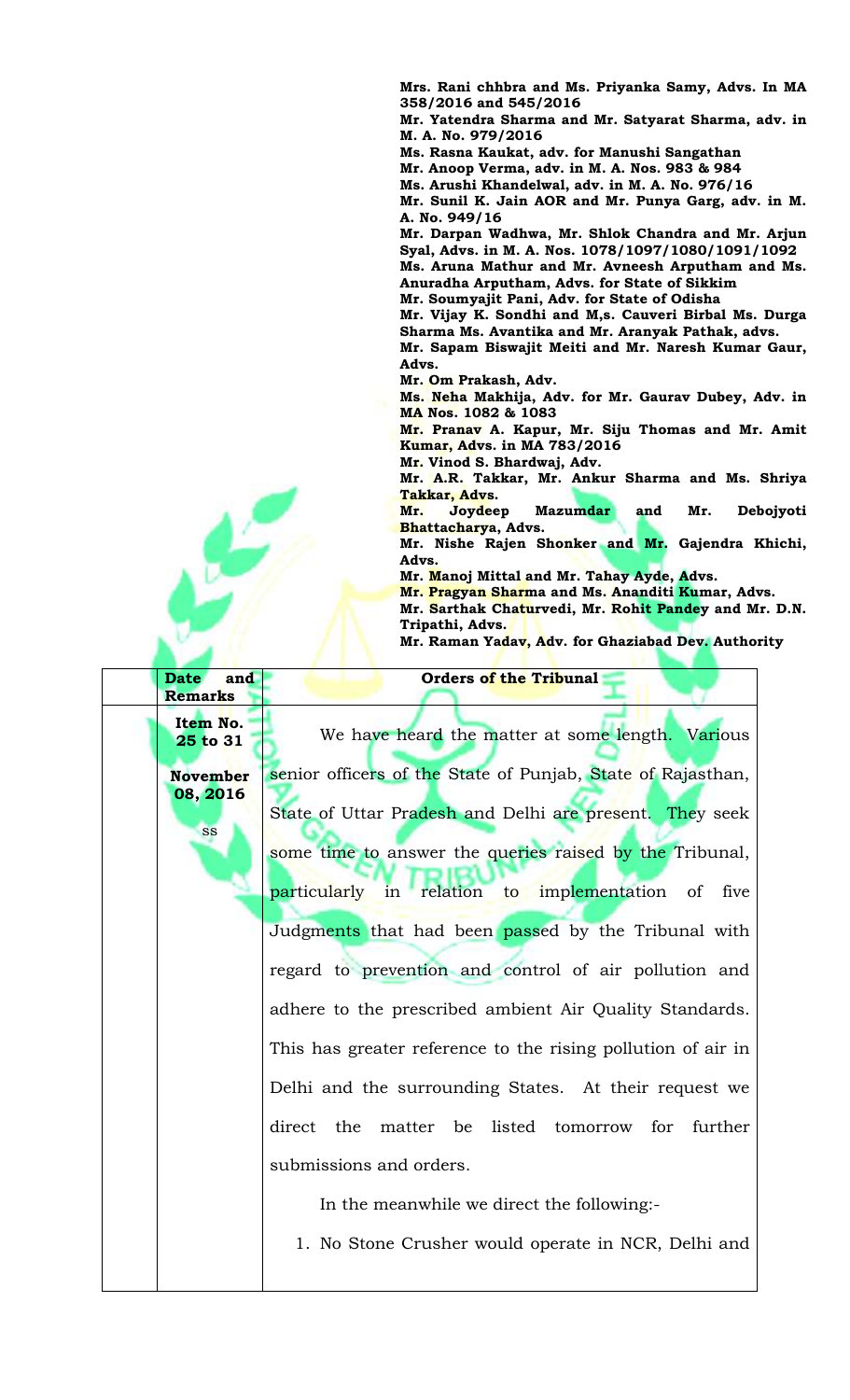**Item No. 25 to 31 November** 

**08, 2016**

ss

the aforesaid States concerned for a period of one week from today. There shall not be transportation whatsoever of any construction material.

2. All the officers of the respective Corporations, DDA, Municipal Corporation Committee and Corporations in the respective district of NCR, Delhi shall ensure that half of their staff is sent to field duty for inspection and ensuring that there is no burning of Municipal Solid Waste or any other waste; no pollution is generated by the construction activity and all the protection/measures are taken as directed in the earlier Judgments of the Tribunal in relation to control of air pollution by construction activity and the concerned department staff shall also see there is not crop residue burning anywhere in these five states. The Judgment of the Tribunal in regard to the punitive directions, incentives, collection and utilization of agricultural residue are to be implemented without default.

Such staff of the Corporations will report back to their senior officer and submit report in regard to compliance and defaulters as afore-indicated.

- 3. We also prohibit all brick kiln operating in NCR, Delhi for a period of one week from today.
- 4. There shall not be any construction activity for a period of one week from today.
- 5. We direct Central Pollution Control Board to jointly prepare Ambient Air Quality Data currently; last one week and in future with the Pollution Control Board of the respective States. This data would not only give an Ambient Air Quality Standard but would